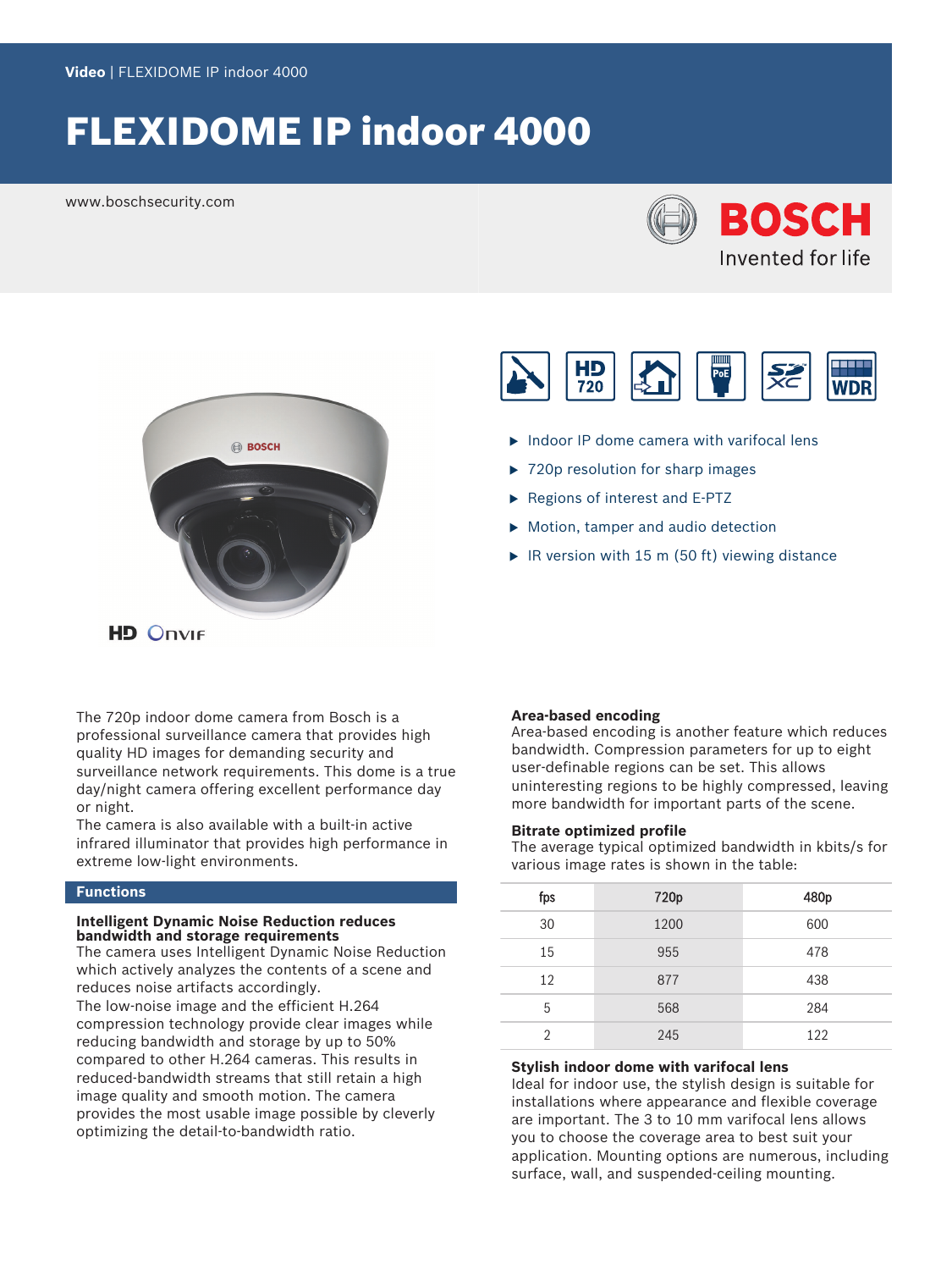### **Multiple streams**

The innovative multi-streaming feature delivers various H.264 streams together with an M‑JPEG stream. These streams facilitate bandwidth-efficient viewing and recording as well as integration with third-party video management systems.

### **Regions of interest and E-PTZ**

Regions of Interest (ROI) can be user defined. The remote E-PTZ (Electronic Pan, Tilt and Zoom) controls allow you to select specific areas of the parent image. These regions produce separate streams for remote viewing and recording. These streams, together with the main stream, allow the operator to separately monitor the most interesting part of a scene while still retaining situational awareness.

### **Built-in microphone, two-way audio and audio alarm**

The camera has a built-in microphone to allow operators to listen in on the monitored area. Two-way audio allows the operator to communicate with visitors or intruders via an external audio line input and output. Audio detection can be used to generate an alarm if needed.

### **Tamper and motion detection**

A wide range of configuration options is available for alarms signaling camera tampering. A built-in algorithm for detecting movement in the video can also be used for alarm signaling.

### **Edge recording**

The MicroSD card slot supports up to 2 TB of storage capacity. A microSD card can be used for local alarm recording. Pre-alarm recording in RAM reduces recording bandwidth on the network, or  $-$  if microSD card recording is used — extends the effective life of the storage medium.

### **Cloud-based services**

The camera supports time-based or alarm-based JPEG posting to four different accounts. These accounts can address FTP servers or cloud-based storage facilities (for example, Dropbox). Video clips or JPEG images can also be exported to these accounts.

Alarms can be set up to trigger an e-mail or SMS notification so you are always aware of abnormal events.

### **Easy installation**

Power for the camera can be supplied via a Powerover-Ethernet compliant network cable connection. With this configuration, only a single cable connection is required to view, power, and control the camera. Using PoE makes installation easier and more costeffective, as cameras do not require a local power source.

The camera can also be supplied with power from +12 VDC power supplies. To increase system reliability, the camera can be simultaneously connected to both PoE and +12 VDC supplies.

Additionally, uninterruptible power supplies (UPS) can be used to ensure continuous operation, even during a power failure.

For trouble-free network cabling, the camera supports Auto-MDIX which allows the use of straight or crossover cables.

### **True day/night switching**

The camera incorporates mechanical filter technology for vivid daytime color and exceptional night-time imaging while maintaining sharp focus under all lighting conditions.

### **Access security**

Password protection with three levels and 802.1x authentication is supported. To secure Web browser access, use HTTPS with a SSL certificate stored in the camera. The video and audio communication channels can be independently AES encrypted with 128-bit keys by installing the optional encryption site license.

### **Complete viewing software**

There are many ways to access the camera's features: using a web browser, with the Bosch Video Management System, with the free-of-charge Bosch Video Client, with the video security mobile app, or via third-party software.

### **Video security App**

The Bosch video security mobile App has been developed to enable Anywhere access to HD surveillance images allowing you to view live images from any location. The App is designed to give you complete control of all your cameras, from panning and tilting to zoom and focus functions. It's like taking your control room with you.

This App, together with the separately available Bosch transcoder, will allow you to fully utilize our dynamic transcoding features so you can play back images even over low-bandwidth connections.

### **System integration**

The camera conforms to the ONVIF Profile S specification. This guarantees interoperability between network video products regardless of manufacturer. Third-party integrators can easily access the internal feature set of the camera for integration into large projects. Visit the Bosch Integration Partner Program (IPP) website (ipp.boschsecurity.com) for more information.

## **Certifications and approvals**

### **HD standards**

Complies with the SMPTE 296M-2001 Standard in:

- Resolution: 1280x720
- Scan: Progressive
- Color representation: complies with ITU-R BT.709
- Aspect ratio: 16:9

| $\overline{\phantom{0}}$ |  |  | Frame rate: 25 and 30 frames/s |  |
|--------------------------|--|--|--------------------------------|--|
|                          |  |  |                                |  |

Standards IEC 62471 (IR version)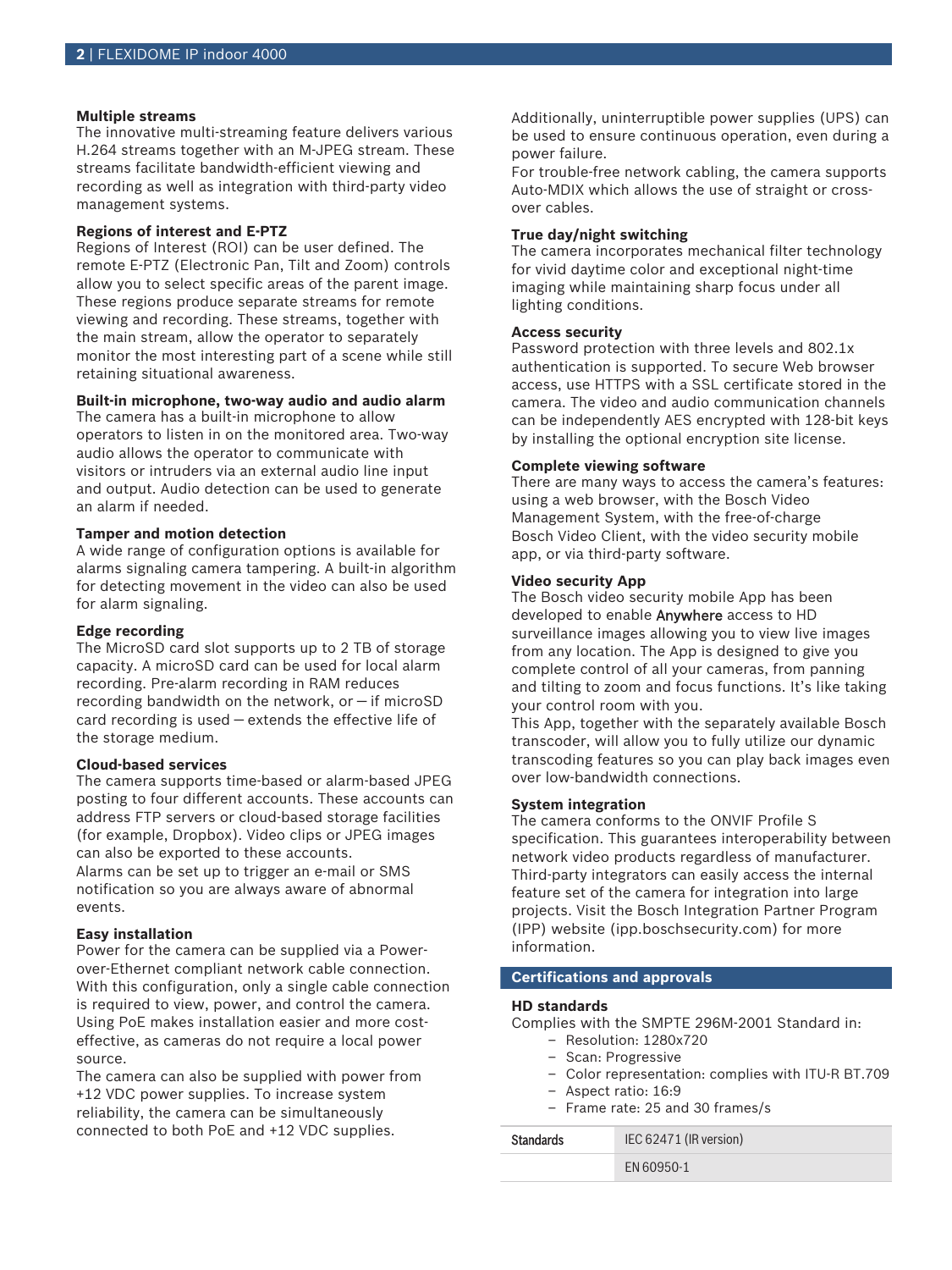|                            | UL 60950-1                                                   |
|----------------------------|--------------------------------------------------------------|
|                            | CAN/CSA-C22.2 NO. 60950-1-03                                 |
|                            | EN 50130-4                                                   |
|                            | EN 50130-5, Class II (indoor in general, fixed<br>equipment) |
|                            | FCC Part15 Subpart B, Class B                                |
|                            | EMC directive 2004/108/EC                                    |
|                            | EN 55022 class B                                             |
|                            | EN 61000-3-2                                                 |
|                            | EN 61000-3-3                                                 |
|                            | FN 55024                                                     |
|                            | AS/NZS CISPR 22 (equal to CISPR 22)                          |
|                            | ICES-003 Class B                                             |
|                            | VCCI J55022 V2/V3                                            |
|                            | FN 50121-4                                                   |
| <b>ONVIF</b><br>compliance | EN 50132-5-2; IEC 62676-2-3                                  |
| Product<br>certifications  | CE, FCC, UL, cUL, C-tick, CB, VCCI                           |
| <b>Region</b>              | <b>Certification</b>                                         |
|                            |                                                              |

| . <b>.</b> | ------------- |
|------------|---------------|
| Europe     | <b>CE</b>     |
| <b>USA</b> | UL            |
|            | <b>FCC</b>    |
| Canada     | <b>CSA</b>    |

## **Technical specifications**

| Power                                                |                                                                                |  |
|------------------------------------------------------|--------------------------------------------------------------------------------|--|
| Input voltage                                        | $+12$ VDC or<br>Power-over-Ethernet (48 VDC nominal)                           |  |
| Power consumption                                    | $4.5W$ max<br>6.0 W max. (IR version)                                          |  |
| PoF                                                  | IEEE 802.3af (802.3at Type 1)<br>Power level: Class 1 (Class 2 for IR version) |  |
| Power supply                                         | 100-240 VAC to +12 VDC power supply unit<br>included                           |  |
| Sensor                                               |                                                                                |  |
| Sensor type                                          | 1/2.7-inch CMOS                                                                |  |
| Total sensor pixels                                  | 1952 x 1092 (2MP)                                                              |  |
| Video performance                                    |                                                                                |  |
| Sensitivity – (3200K, reflectivity 89%, F1.3, 30IRE) |                                                                                |  |
| Color                                                | $0.24 \text{ k}$                                                               |  |

| Video performance                |                                                                                                                            |
|----------------------------------|----------------------------------------------------------------------------------------------------------------------------|
| Mono                             | $0.05 \text{lx}$                                                                                                           |
| With IR<br>٠                     | 0.0 <sub>x</sub>                                                                                                           |
| Dynamic range                    | 76 dB Wide Dynamic Range (WDR)                                                                                             |
| Video streaming                  |                                                                                                                            |
| Video compression                | H.264 (MP); M- JPEG                                                                                                        |
| <b>Streaming</b>                 | Multiple configurable streams in H.264 and M-<br>JPEG, configurable frame rate and bandwidth.<br>Regions of Interest (ROI) |
| Overall IP Delay                 | Min. 120 ms, Max. 340 ms                                                                                                   |
| <b>GOP structure</b>             | IP, IBP, IBBP                                                                                                              |
| Encoding interval                | 1 to 25 [30] ips                                                                                                           |
| Video resolution (H x V)         |                                                                                                                            |
| 720pHD                           | 1280 x 720                                                                                                                 |
| $1.3 \text{ MP } (4.3)$          | 1280 x 960                                                                                                                 |
| Upright 9:16<br>(cropped)        | 400 x 720                                                                                                                  |
| D14:3 (downscaled/<br>cropped)   | 704 x 480                                                                                                                  |
| 480p SD                          | Encoding: 704 x 480;<br>Displayed: 854 x 480                                                                               |
| 432p SD                          | 768 x 432                                                                                                                  |
| 288p SD                          | 512 x 288                                                                                                                  |
| 240p SD                          | Encoding: 352 x 240;<br>Displayed: 432 x 240                                                                               |
| 144p SD                          | 256 x 144                                                                                                                  |
| Video functions                  |                                                                                                                            |
| Day/Night                        | Color, Monochrome, Auto                                                                                                    |
| Adjustable picture<br>settings   | Contrast, Saturation, Brightness                                                                                           |
| <b>White Balance</b>             | 3 automatic modes, manual mode and<br>measure                                                                              |
| Shutter                          | Automatic Electronic Shutter (1/25[30] to<br>1/150000)<br>Fixed shutter (1/25[30] to 1/15000)<br>selectable                |
| <b>Backlight</b><br>compensation | On/off                                                                                                                     |
| Noise reduction                  | Intelligent Dynamic Noise Reduction                                                                                        |
| Contrast<br>enhancement          | On/off                                                                                                                     |
| Sharpness                        | Sharpness enhancement level selectable                                                                                     |
| <b>Privacy Masking</b>           | Four independent areas, fully programmable                                                                                 |
|                                  |                                                                                                                            |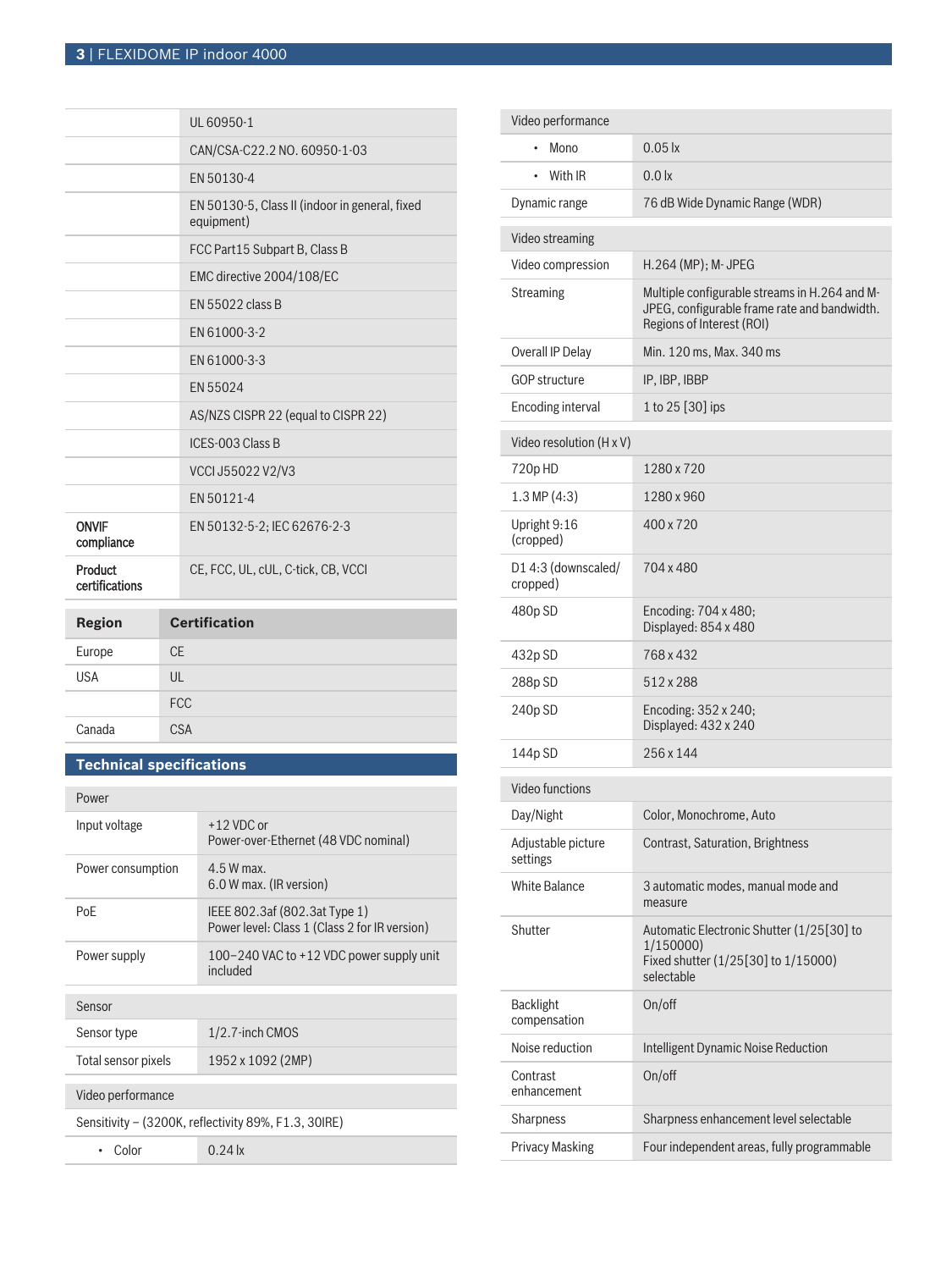| Video functions                |                                                                                                                               |  |
|--------------------------------|-------------------------------------------------------------------------------------------------------------------------------|--|
| Video Analysis                 | MOTION+                                                                                                                       |  |
| Other functions                | Image mirror, Image flip, Pixel counter, Video<br>watermarking, Display stamping, Scene<br>modes                              |  |
| Night vision (IR version only) |                                                                                                                               |  |
| Distance                       | 15 m (50 ft)                                                                                                                  |  |
| LED                            | 15 LED high efficiency array, 850 nm                                                                                          |  |
| Optical                        |                                                                                                                               |  |
| Lens type                      | Varifocal 3 to 10 mm, DC Iris F1.3 - 360, IR<br>corrected                                                                     |  |
| Lens mount                     | Board mounted                                                                                                                 |  |
| Horizontal field of<br>view    | $36^{\circ} - 117^{\circ}$                                                                                                    |  |
| Vertical field of view         | $20^{\circ} - 61^{\circ}$                                                                                                     |  |
| Input/output                   |                                                                                                                               |  |
| Analog video output            | CVBS, 1 Vpp, 2.5 mm jack, 75 Ohm<br>Selectable standard                                                                       |  |
| Alarm input                    | Short or DC 5V activation                                                                                                     |  |
| Relay out                      | Input rating Maximum 1 A, 24 VAC/VDC                                                                                          |  |
| Audio input                    | Built-in microphone<br>Line in jack connector                                                                                 |  |
| Audio output                   | Line out jack connector                                                                                                       |  |
| Audio streaming                |                                                                                                                               |  |
| <b>Audio Streaming</b>         | Full duplex / half duplex                                                                                                     |  |
| Signal-to-noise ratio          | $> 50$ dB                                                                                                                     |  |
| Audio compression              | AAC-LC, G.711, L16 (live and recording)                                                                                       |  |
| Local storage                  |                                                                                                                               |  |
| Internal RAM                   | 10 s pre-alarm recording                                                                                                      |  |
| Memory card slot               | Supports up to 32 GB microSDHC / 2 TB<br>microSDXC card. (An SD card of Class 6 or<br>higher is recommended for HD recording) |  |
| Recording                      | Continuous recording, ring recording. alarm/<br>events/schedule recording                                                     |  |
| Software                       |                                                                                                                               |  |
| Unit Configuration             | Via web browser or Configuration Manager                                                                                      |  |
| Firmware update                | Remotely programmable                                                                                                         |  |
| Software viewer                | Web browser, Bosch Video Client, or third<br>party software                                                                   |  |

| <b>Network</b>                           |                                                                                                                                                                                                                                                                                                                      |  |
|------------------------------------------|----------------------------------------------------------------------------------------------------------------------------------------------------------------------------------------------------------------------------------------------------------------------------------------------------------------------|--|
| Protocols                                | IPv4, IPv6, UDP, TCP, HTTP, HTTPS, RTP/<br>RTCP. IGMP V2/V3. ICMP. ICMPv6. RTSP.<br>FTP, Telnet, ARP, DHCP, NTP (SNTP),<br>SNMP (V1, MIB-II), 802.1x, DNS, DNSv6,<br>DDNS (DynDNS.org, selfHOST.de, no-<br>ip.com), SMTP, iSCSI, UPnP (SSDP),<br>DiffServ (QoS), LLDP, SOAP, Dropbox, CHAP,<br>digest authentication |  |
| Encryption                               | TLS 1.0, SSL, DES, 3DES, AES (optional)                                                                                                                                                                                                                                                                              |  |
| <b>Fthernet</b>                          | 10/100 Base-T, auto-sensing, half/full duplex                                                                                                                                                                                                                                                                        |  |
| Connectivity                             | <b>ONVIF Profile S, Auto-MDIX</b>                                                                                                                                                                                                                                                                                    |  |
| Mechanical                               |                                                                                                                                                                                                                                                                                                                      |  |
| 3-axis adjustment<br>(pan/tilt/rotation) | 3550 / 1480 / 3550<br>355º / 100º / 355º (IR version)                                                                                                                                                                                                                                                                |  |
| Dimensions                               | Diameter: 135 mm (5.32 in)<br>Height: $102 \text{ mm}$ (4 in)                                                                                                                                                                                                                                                        |  |
| Weight                                   | 554 g (1.22 lb) approx.                                                                                                                                                                                                                                                                                              |  |
| Color                                    | RAL 9004, RAL 9010                                                                                                                                                                                                                                                                                                   |  |
| <b>Fnvironmental</b>                     |                                                                                                                                                                                                                                                                                                                      |  |
| Operating<br>temperature                 | $-20$ °C to $+50$ °C ( $-4$ °F to $+122$ °F)                                                                                                                                                                                                                                                                         |  |
| Storage temperature                      | $-20$ °C to $+70$ °C ( $-4$ °F to $+158$ °F)                                                                                                                                                                                                                                                                         |  |
| Humidity                                 | 20% to 90% relative humidity (non<br>condensing)                                                                                                                                                                                                                                                                     |  |

## **Ordering information**

### **FLEXIDOME IP indoor 4000 HD**

Professional IP dome camera for indoor surveillance. Varifocal 3 to 10 mm lens; PSU included; IDNR; ROI; day/night; H.264 quad-streaming; cloud services; motion/tamper/audio detection; 720p Order number **NIN-40012-V3**

### **FLEXIDOME IP indoor 4000 IR**

Professional IP dome camera for indoor HD surveillance. Varifocal 3 to 10 mm lens; PSU included; IDNR; ROI; day/night; H.264 quad-streaming; cloud services; motion/tamper/audio detection; 720p; Infrared Order number **NII-40012-V3**

### **Accessories**

**NDA-LWMT-DOME Dome Wall Mount** Sturdy wall L-shaped bracket for dome cameras Order number **NDA-LWMT-DOME**

**VDA-PMT-AODOME Outdoor Pipe Mount** Outdoor pipe mount Order number **VDA-PMT-AODOME**